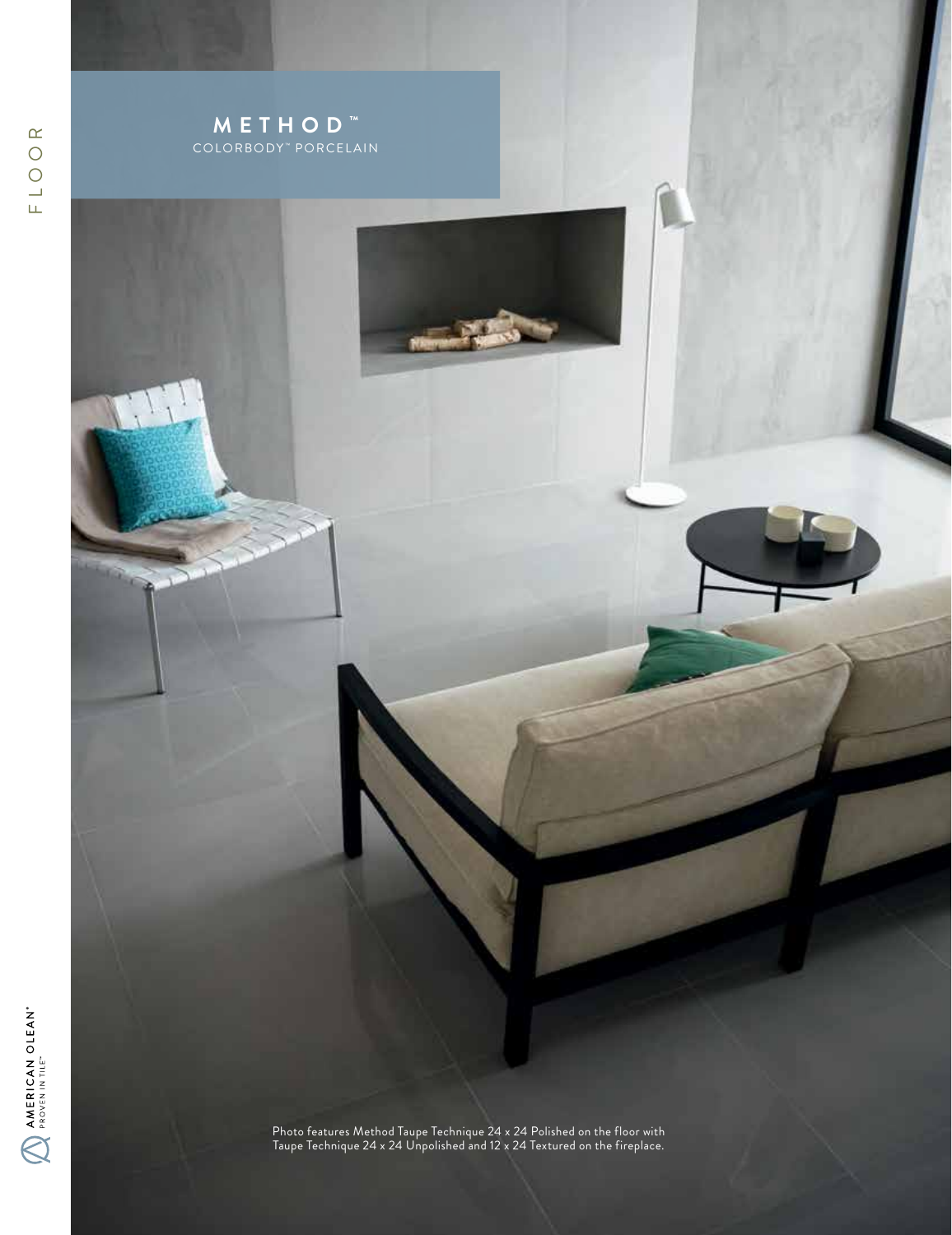# **METHOD ™ COLORBODY™ PORCELAIN FLOOR**

Method™ by American Olean® pays homage to the design process with colors, sizes and finishes that flow seamlessly from interior to exterior spaces. A neutral, yet rich color palette provides the backdrop for fluid movement and graceful visual detail. The line includes six design-inspired colors and three finishes, all offered in large popular sizes with TruEdge™ rectified edges.

## **COLORBODY™ PORCELAIN FLOOR TILE – UNPOLISHED**



## **COLORBODY™ PORCELAIN FLOOR TILE – POLISHED**



## **COLORBODY™ PORCELAIN FLOOR TILE – TEXTURED**



RCELAIN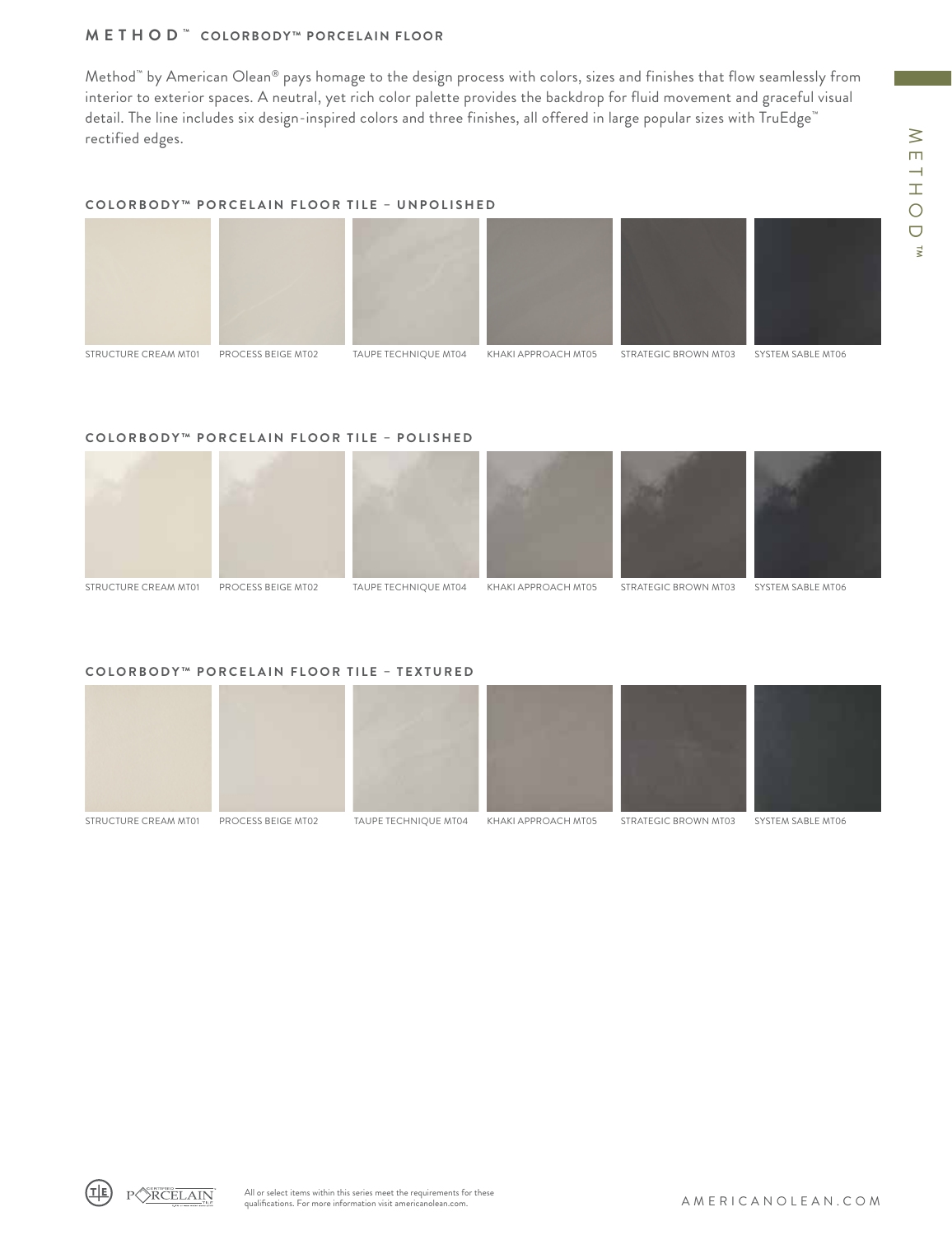